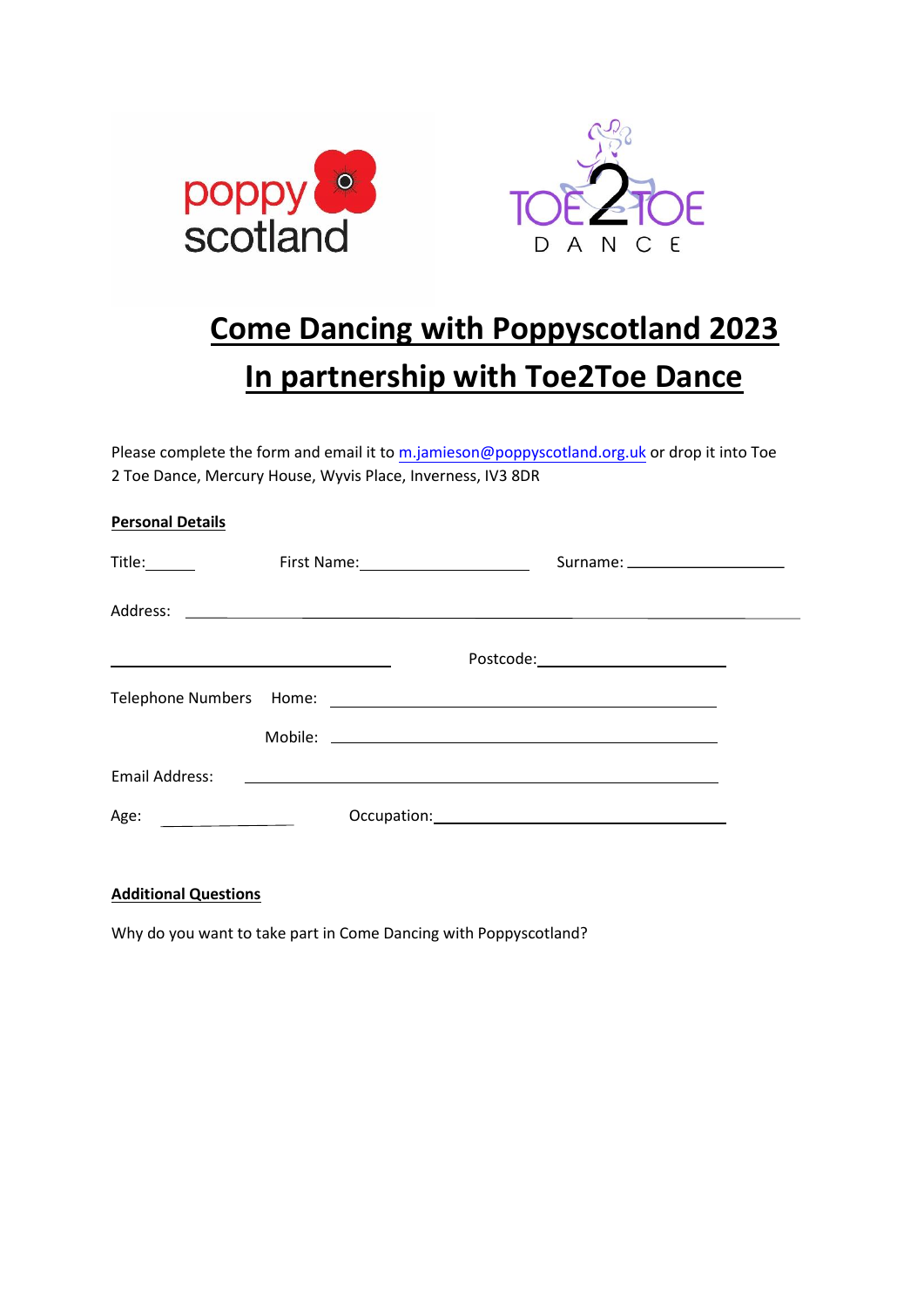Do you have any Military connections? Yes  $\Box$  No  $\Box$ 

If yes,

please comment below: -

Do you have dance experience? Yes  $\Box$  No $\Box$ 

If yes, please comment below: -

If successful, you will be paired with a dancer. In order to pair you with the correct partner can you please provide the following details: -

Height: Feet Inches

Build, please tick:

Small

Medium |

Large

If successful, you will be asked to fundraise a minimum of £750 for Poppyscotland. Can you tell us your ideas in achieving this? (We will of course help you every step of the way)